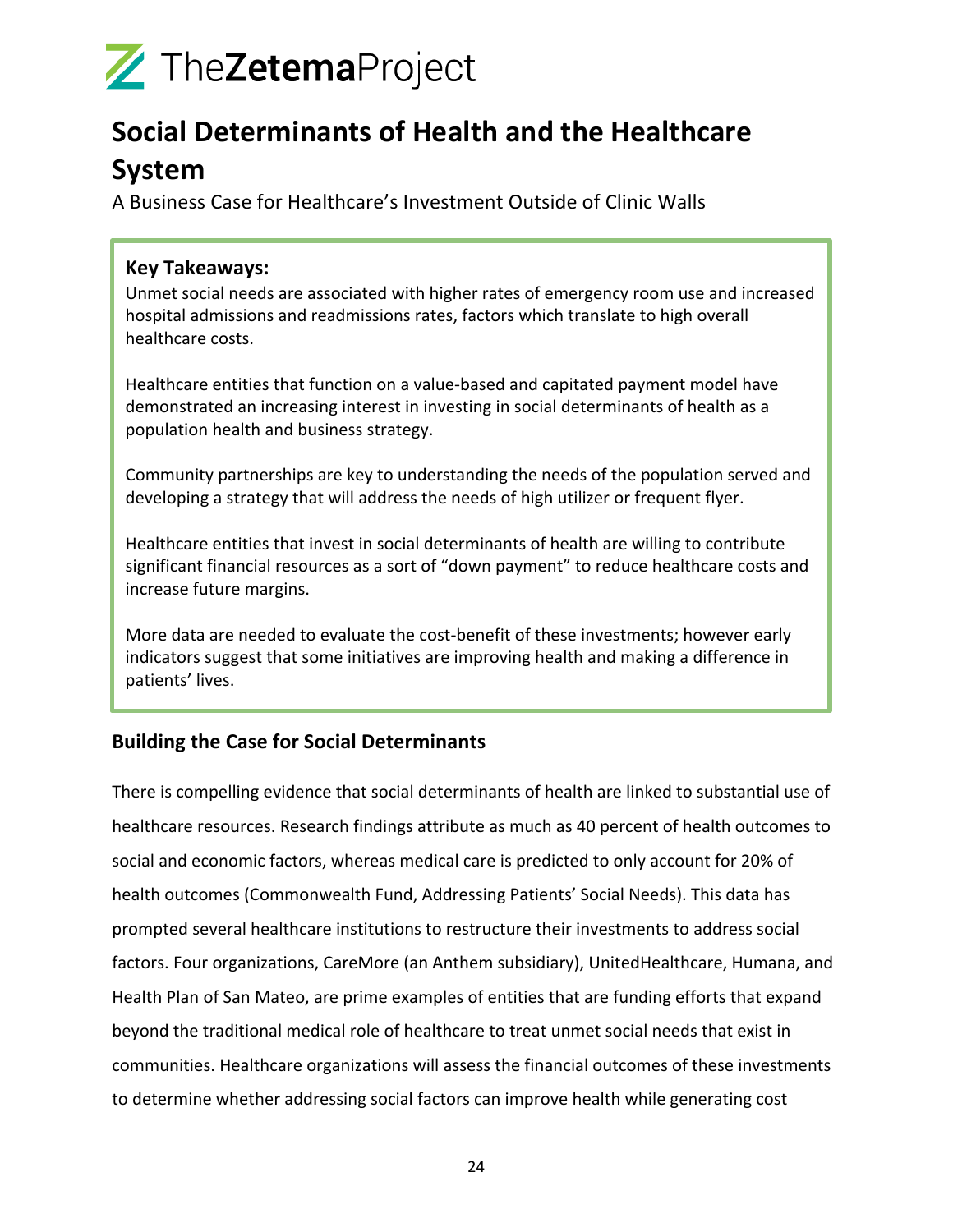savings, increasing margins, and improving business. This backgrounder will examine case-study examples of healthcare entities' engagement in efforts to address social determinants of health to demonstrate the successes and challenges of this work and shed light on whether healthcare's continued investment in this area is feasible.

#### **Anthem's CareMore**

CareMore identified loneliness caused by social isolation as an important factor impacting its elderly patient population. Loneliness was a condition affecting one in five of CareMore's senior patients; it was presenting itself as a risk factor for numerous serious conditions (Business Wire) and impairing elderly patients' ability to care for themselves, follow regimens and engage in timely and high-quality care (Commonwealth). Given the common nature of the experience of loneliness among CareMore's patient population, President (and Zetema panelist) Sachin Jain, MD, decided to prioritize addressing the physical, psychological and social wellbeing of seniors. He initiated the Togetherness Program, a first-of-its-kind effort that focused on loneliness as a social determinant of health in 2017. (BusinessWire)

The Togetherness Program aims to treat and mitigate loneliness by offering a variety of supportive services that counter social isolation that seniors tend to experience in their daily lives outside of medical facilities. The program involves a partnership with ridesharing companies to provide non-emergency medical transportation, a "Nifty After Fifty" physical fitness program, and a Togetherness Connections buddy system through which seniors receive weekly phone calls to encourage participation in social activities. (AJMC) The services and supports offered through the program are relatively inexpensive and are predicted to have a positive impact on increasing engagement among senior patients in activities that promote health and minimize social isolation. (Commonwealth)

As a prepaid healthcare system serving as a Medicare Advantage Plan and delivery system, CareMore manages expenditures within a fixed budget and therefore has the flexibility to deliver innovative solutions to meet the unique social needs of their aging patients. This flexibility allows the entity to address social determinants, needs that typically fall outside of the scope of the doctor's office. Further, the entity is incentivized to identify and provide cost-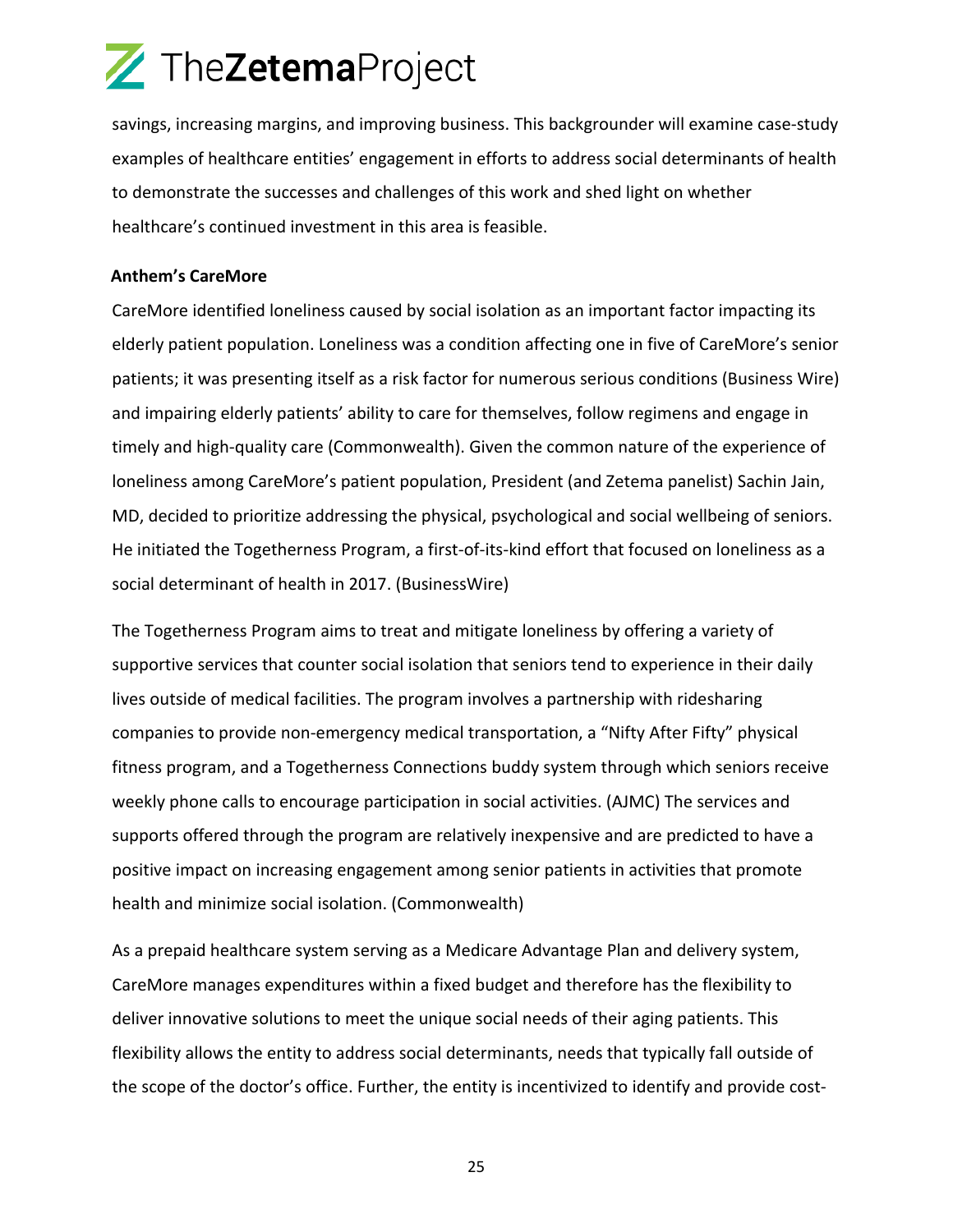effective care because it functions on a value-based model. (BusinessWire) CareMore's efforts to address loneliness among seniors, can therefore be assessed as an important strategy not only for improving health outcomes but also for reducing cost and maintaining strong business margins. The services and supports offered to seniors in the Togetherness Program are relatively inexpensive compared to more traditional clinical interventions that might be applied to address factors of early mortality and physical and psychiatric issues that often result from loneliness. (Commonwealth) A strong business case can be made for preventing and intervening early to address loneliness. , If interventions such as those employed by the Togetherness Program prove both less expensive and more effective in encouraging elderly patients to engage in activities that promote health and lessen social isolation, this could translate to reduced hospital admission rates, a significant expenditure for the overall delivery system.

The success of the Togetherness Program is being measured by CareMore's newly appointed Chief of Togetherness Officer, Robin Caruso, who is assessing it in terms of quality of life, clinical outcomes, and reduced patient admission rates and bed days. (BusinessWire) The Togetherness Program is due to be analyzed in 2018. Though it may be too early to determine whether the program has had significant impact on overall health costs for CareMore, early indicators show that the program has made a difference in the lives of patients served. (AJMC) It is already being described as a lifeline for some beneficiaries. Given the implications of the loneliness epidemic's effect on healthcare costs, with those who experience social isolation accounting for \$130 more per month in Medicare spending (AARP), healthcare's increasing role and investment in addressing loneliness seems like a promising strategy for reducing healthcare spending and consequently improving margins.

#### **UnitedHealthcare**

The shortage of affordable housing is a significant factor limiting individual's choices about where they can reside. This issue disproportionately subjects low-income families to substandard housing and unsafe neighborhood conditions that translate into worse health outcomes for certain demographics. Recognizing the clear connection between housing and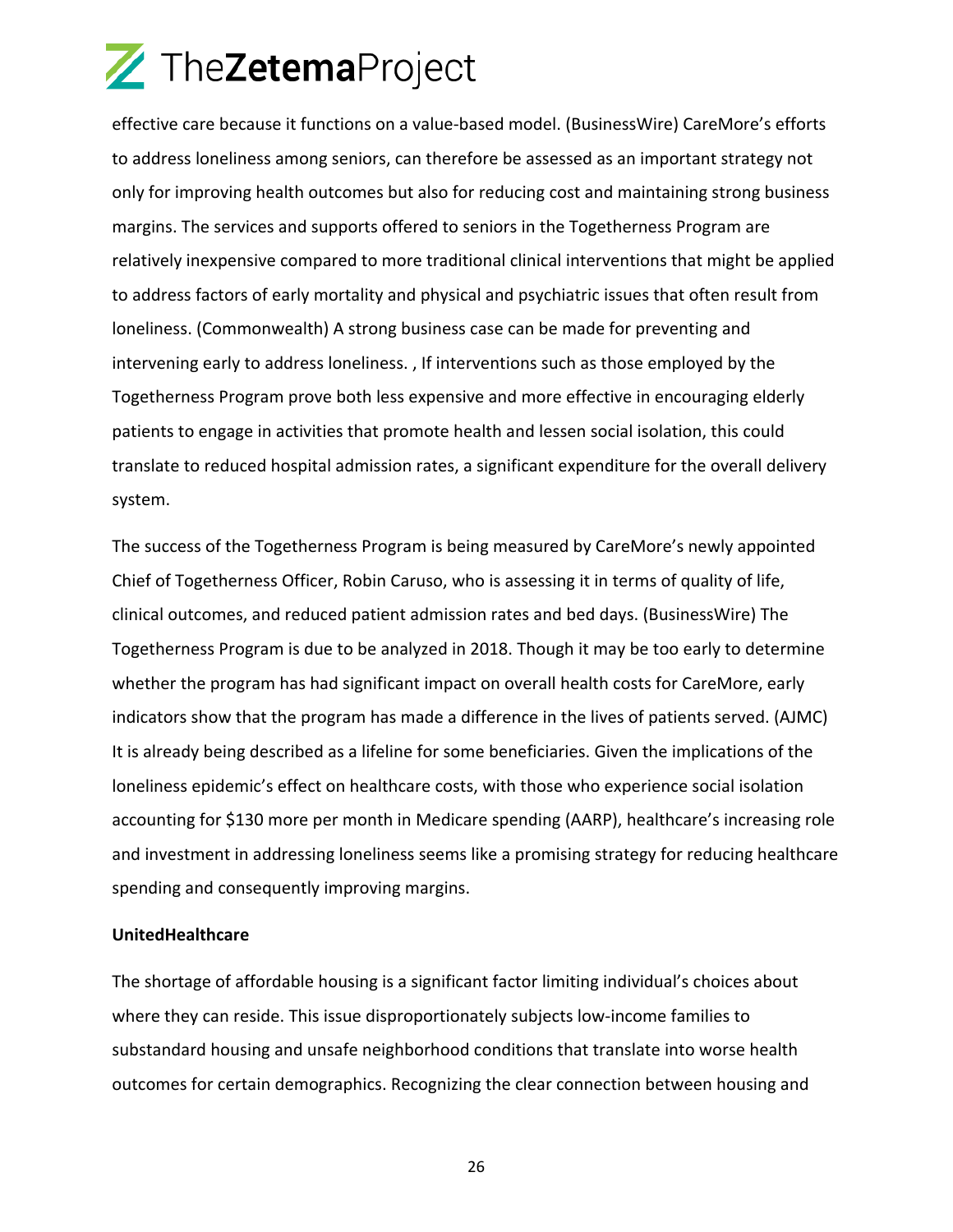health, UnitedHealthcare has invested \$350 million in equity to finance and build affordable-housing communities in 14 states since 2011. (UnitedHealth Group) This investment has created over 2,700 new homes and support services for people in need. (UnitedHealth Group)

"Value-based payment is the foundation for any value-based care."

- UnitedHealthcare former Chief Medical Office Dr. Sam Ho

In Michigan, UnitedHealthcare engaged in a partnership with community leaders, project partners, housing advocates and equity funds, to leverage Low Income Tax Credits approved by the state Housing Development Authority to invest \$35 million in well-designed, high-quality affordable housing that in turn helped stabilize economic development and promote a vibrant and healthy community. (UnitedHealth Group) Investments made by UnitedHealthcare resulted in 236 new homes that were spread throughout four key Michigan neighborhoods, some of which were specifically reserved for individuals with special needs or challenges related to homelessness. (UnitedHealth Group)

UnitedHealthcare's investments in affordable housing reflect its recognition of homelessness and housing instability as social determinants of health that can be connected to significant healthcare expenditures. Homeless patients in the UnitedHealth Group were reported to have had 252 trips to the emergency room and 32 hospital admissions, costing the insurer and the U.S. healthcare system more than \$294,000 since 2015. (Forbes - UnitedHealth) Given the fiscal burden of this population on the overall system, a valid business case can be made for increasing efforts that help homeless individuals overcome housing instability. Particularly for entities like UnitedHealthcare, which estimates that by the end of 2020 it will have \$75 billion of its payments to care providers tied to value-based-care relationships (UHC report), addressing the unique housing needs of homeless individuals who tend to be high utilizers of expensive medical care can help avoid unnecessary, low-value emergency room readmissions and save money. UnitedHealthcare's engagement in coordinated efforts that may involve moving homeless patients into temporary housing, purchasing furniture, setting up their apartments, securing counseling for depression and assisting them with their applications for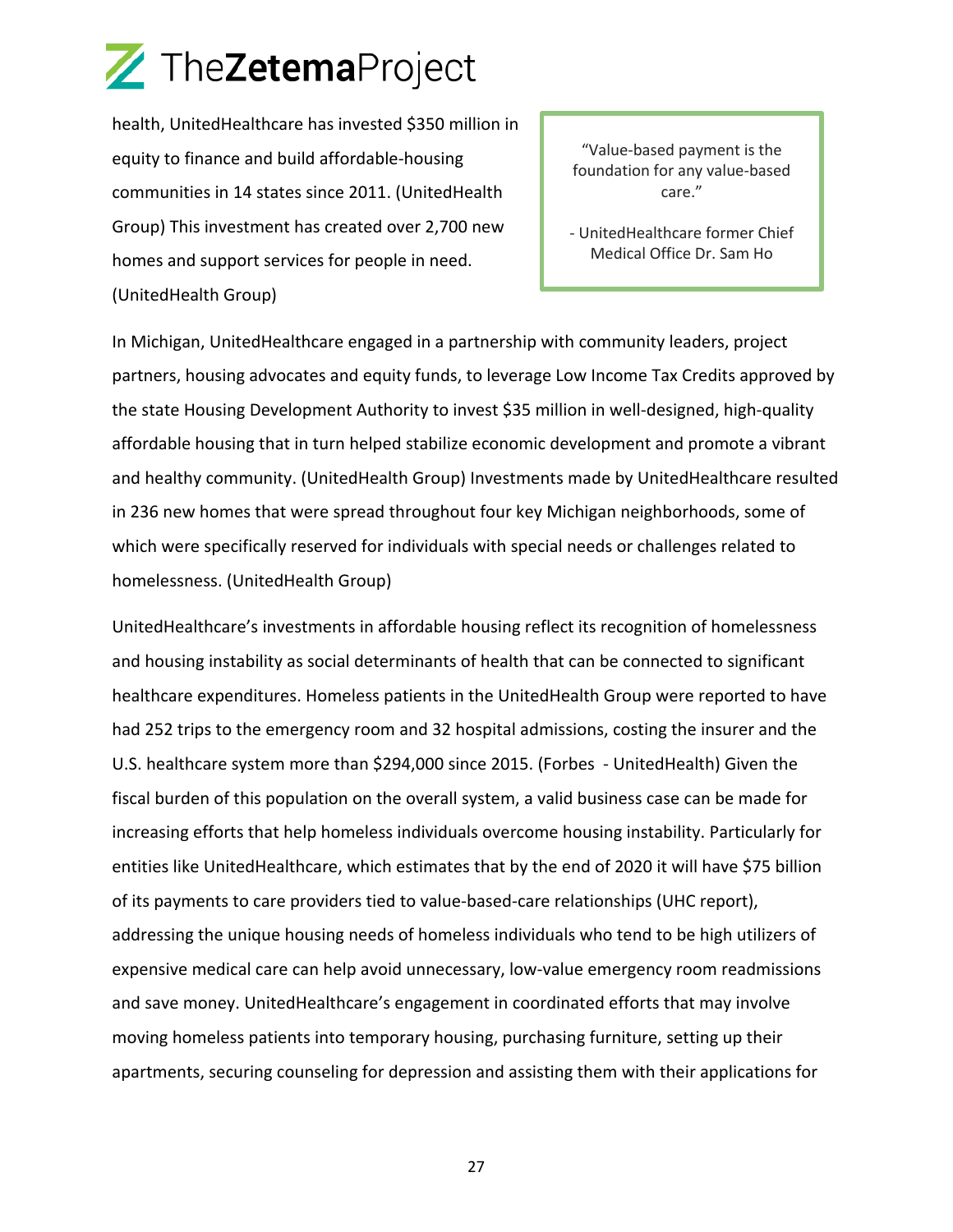Social Security Disability (Forbes - United Health), are considered by UnitedHealthcare as activities that represent the next frontier in serving the whole person. (Forbes)

"[O]ur own experience indicate[s] social investments reduce health costs, and addressing these social determinants is the next frontier in serving the whole person here in the U.S."

- UnitedHealthcare CEO Steve Nelson

This alternative approach is viewed by many executivelevel UnitedHealthcare employees as a worthwhile investment because as Jeffery Brenner, senior vice president of integrated health and social services describes, there is an upshot to investing in social determinants related to housing. (Forbes) Healthcare investing in housing helps provide a once-homeless individual the opportunity to take care of themselves,

which can help them not only live a better life but also spend less, and cost UnitedHealthcare and taxpayers less money. (Forbes) By investing in housing, UnitedHealth is making a down payment now, to reduce healthcare costs later, assuming that their high-risk members will make fewer expensive visits to the emergency room if they have a safe place to live. (Texas Tribune) If this assumption is incorrect and the investment is unsuccessful, UnitedHealthcare will have to pay out of its own pocket. (Texas Tribune)

UnitedHealth Group's vice president, Kate Rubin, and Community Plan's CEO, Dennis Mouras, argue that the bet that the company is making is evidenced-based, as the data support healthcare's increased role in addressing social determinants of health like housing. Rubin contends that "[s]tudies show that without stable homes people are sick more often" as "[t]here's more undiagnosed illness and people are more likely to seek care in emergency rooms," care that is not only expensive for insurance companies but for the rest of the population in terms of higher premiums and taxes. (Marketplace) Mouras argues that "the data really supports [the fact that] people who are connected with affordable housing have healthier lives than people who don't" (Benzinga); and the healthier United's patient base is, the more they are able to reduce costs associated with preventable illness and generate savings as an insurer. If UnitedHealthcare is basing its investment on valid quantitative data, one can argue a strong business case for the investment in housing as a social determinant of health as a strategy to advance health, reduce costs, and improve margins.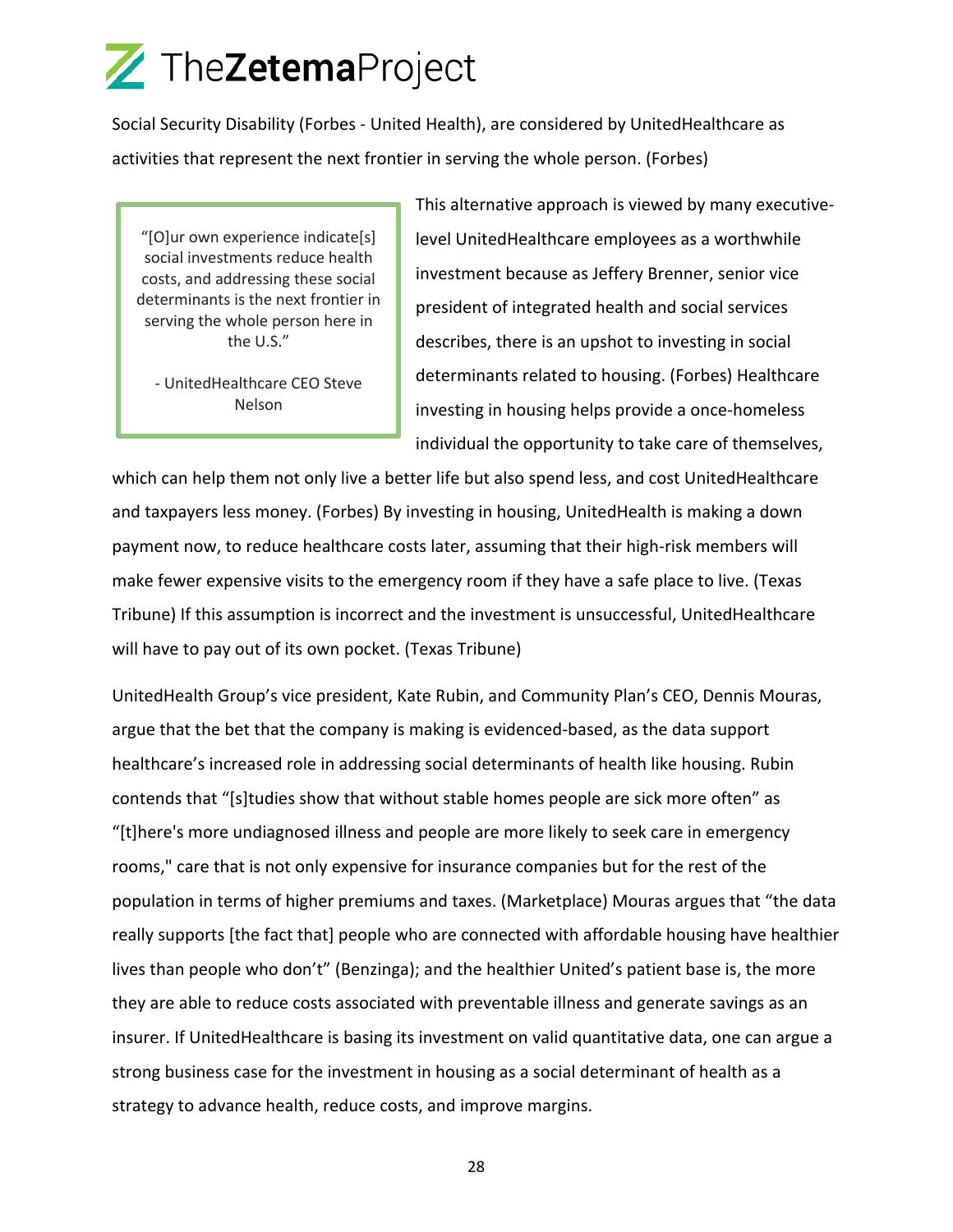#### **Humana**

Humana has invested significant capital into its Bold Goal Initiative, a comprehensive business and population health strategy aimed at making the communities that Humana serves 20% healthier by the year 2020. (Humana News) The health insurance company is piloting several different programs in nine communities and employing efforts in partnership with locals and physicians to improve social determinants of health and chronic conditions faced by residents. (Humana News) In 2018, Humana planned to infuse a total of \$14 million into its identified communities. This represented a 20 percent increase compared to the amount allotted to this initiative in 2017. (Humana News) This increased investment was leveraged to fund a Community Mobile Market Food Insecurity Program in Kansas that offered a mobile grocery store that supplied fresh, healthy foods to neighborhoods in need. (Kansas Profile Population Health - Humana). The success of the programs will be measured by the reduction in the number of total unhealthy days, a measurement originally established by the Center for Disease Control and Prevention. (Humana Population Health)

In addition to the Bold Goal Initiative, Humana is engaging in a partnership program with Wal-Mart to provide financial incentives in the form of rewards to encourage health behavior while grocery shopping. (Washington Post) The program involves giving more than one million members of the Humana Vitality program a 5 percent discount on healthy groceries and offering compelling prize awards for healthy decision making. (Washington Post) This initiative represents the first time that a major retailer and major health entity have collaborated to apply a financial incentive for changing eating behaviors. (Washington Post)

The Bold Goal program has demonstrated success in reducing the number of unhealthy days: Humana estimates that overall, health plan members that participate in the Bold Goal communities decreased their healthy days by a margin of 3 percent from 2015 to 2016. (Forbes) However, a thorough analysis of the cost savings that have resulted from the Bold Goal Initiative and Humana's partnership with Wal-Mart, still need to be analyzed. Humana leadership is optimistic that these programs will be financially successful as they aim to address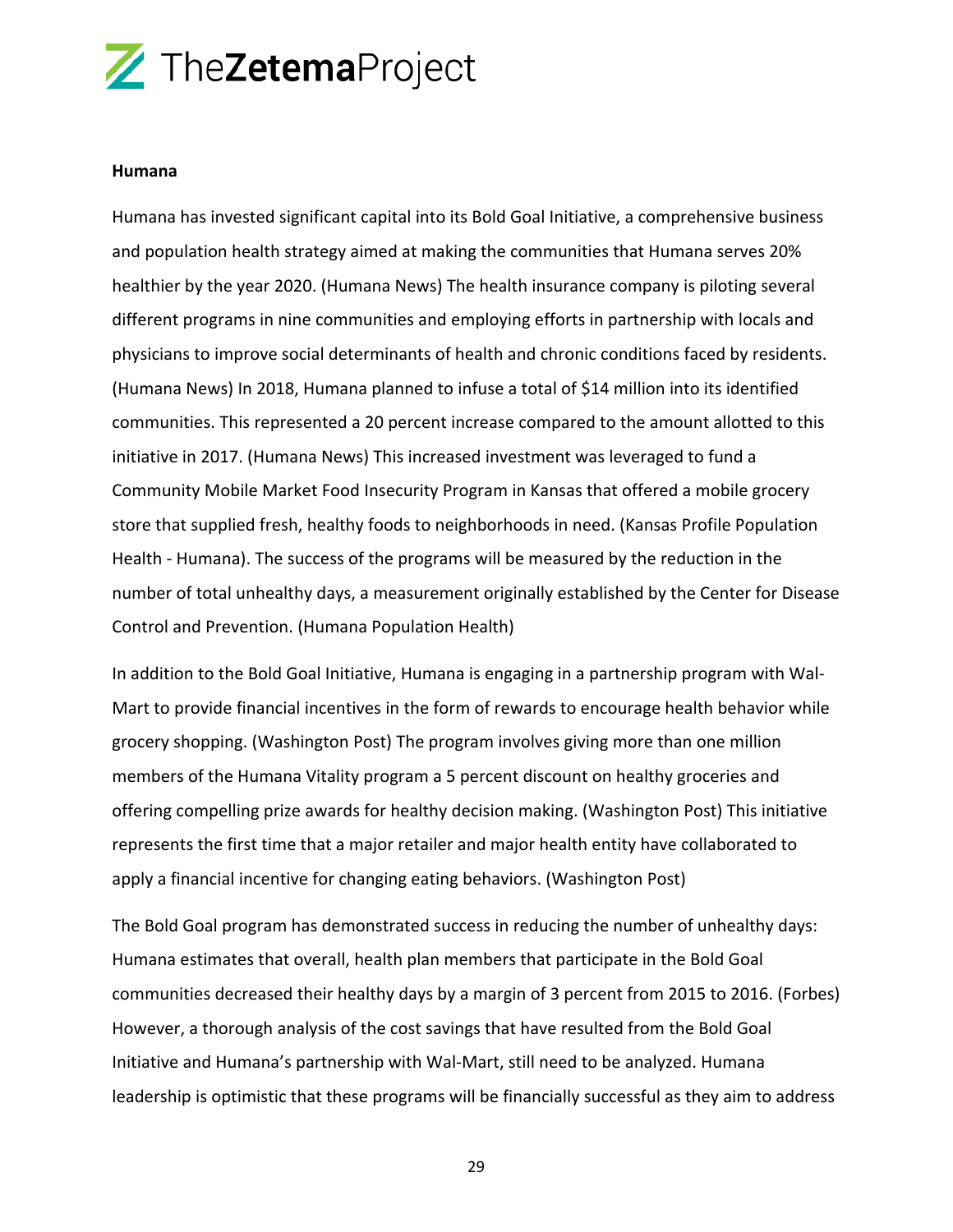social determinants of health related to food insecurity and the high cost of food, resulting in unhealthy eating habits in impacted communities. Such habits have been shown by numerous studies to be connected to high-cost diseases such as diabetes. (HealthcareITNews)

Overall, reducing the number of unhealthy days experienced by residents in a community is likely a valuable business strategy for Humana to pursue. According to an American Journal of Managed Care Study, inpatient admissions and outpatient visits generally increased with increased total unhealthy days, even after results were adjusted for utilization and cost results. (AJMC) Humana calculated that every unhealthy day costs \$15.64 per member; therefore, if Humana failed to reduce unhealthy days, the per member per month cost would add up to a substantial amount for the company. On the other hand, reducing the number of unhealthy days by applying incentives for patients to engage in healthy behaviors while in their community settings is likely to have positive implications for preventing chronic disease, which can reduce spending by 34 percent. Eradicating unnecessary services can eliminate 14 percent of costs. (HealthcareITNews)

"It's a down payment on a new strategy being pursued by just about every health insurance company in America – investing in housing, medicine, and even food to reduce health care costs."

- Forbes Senior Contributor Bruce Japsen

Beyond the goal of reducing unhealthy days, Humana leadership has addressed social determinants of health in ways that were beneficial for business. (Shared Value Interview with CEO) For example, investment in the Bold Goal initiative increased Humana's overall patient social engagement scores, which in turn improved clinical outcomes and improved the relevancy of the Humana brand, earnings growth and stock. (Shared Value Interview with CEO) The investment in social determinants of health and

the alignment of social efforts with business fostered what the CEO described as a multidimensional benefit for health outcomes as well as the financial bottom line.

#### **Health Plan of San Mateo**

The housing crisis in California has prompted a local, non-profit entity, Health Plan of San Mateo (HPSM), to bolster its efforts around providing supportive housing, particularly to its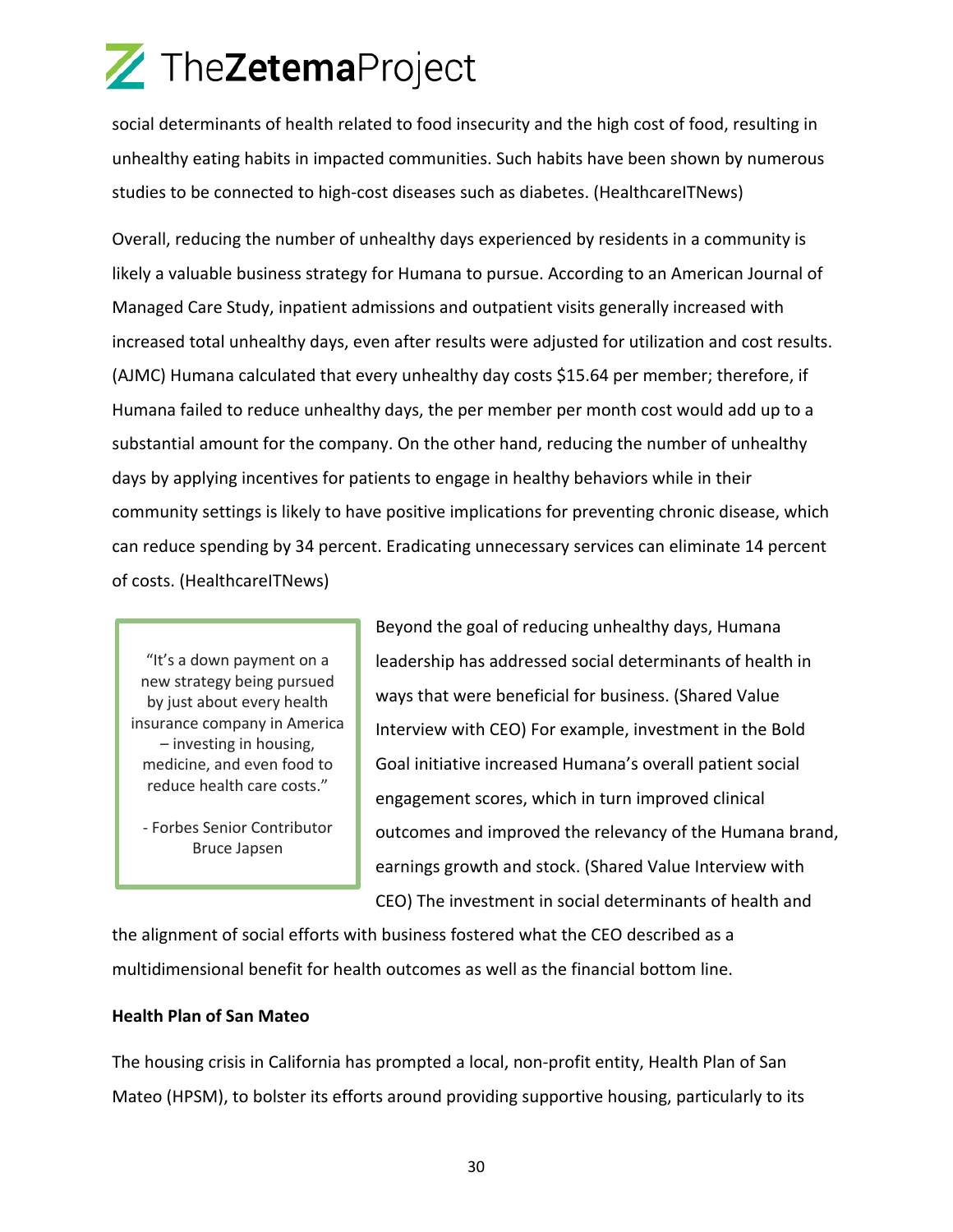elderly and homeless populations. HPSM collaboratively developed a program called the Community Care Settings Pilot in partnership with the Institute of Aging (IOA), an organization specializing in transitional care management, and Brilliant Corners (BC), a housing services specialty organization. This pilot program was designed to assist transitioning 192 patients from nursing home facilities into the community, with IOA taking leadership in providing transitional care to HPSM beneficiaries and BC working to deliver services and supports to improve housing retention among the most vulnerable members. (HealthPayer Intelligence)

Given that HPSM functions as a non-profit entity, the Community Care Settings Pilot program is funded primarily through existing funding streams such as the health plan reimbursement funds, Section 8 and Housing Choice Vouchers, and California Transitions waivers. (Innovation in Health Care Award) Additionally the health plan invested internal funding to support this initiative and the specific needs of its members. (Innovation in Health Care Award) A hybrid finance structure involving both fee-for-service and incentive program methods, which hold the Community Based Organization accountable for achieving annual targets, is leveraged to pay for the services provided by the Community Based Organizations involved in this program. (Innovation in Health Care Award) The outcomes of this initiative included: increases in member satisfaction, with 85 percent of reporting either maintained or improved quality of life; an increase in community-focused services that allowed 88 percent of members in the pilot program to remain in the community; and a decrease in costs, with 50 percent lower per member costs over a six-month period. (Innovation in Healthcare Award) The Community Care Settings Pilot began in April 2013 and ended in September 2013 with a surplus of \$854,412 and a year to date surplus of \$2,925,007 due to better than expected trends. (HPSM)

HPSM is described as an entity that is "mission-driven" not "margin driven," as it only needs to break even to achieve financial sustainability. (ITQA) However, plan management argues that the care model implemented through the Community Care Settings Pilot program could be implemented in any market and produce value system-wide. "The benefits of the plan's integration efforts extend beyond the healthcare system, and spill over into the region's criminal justice system, human services, and emergency services". (ITQA) This expansion into systems that tend to have a more direct impact on individuals within communities and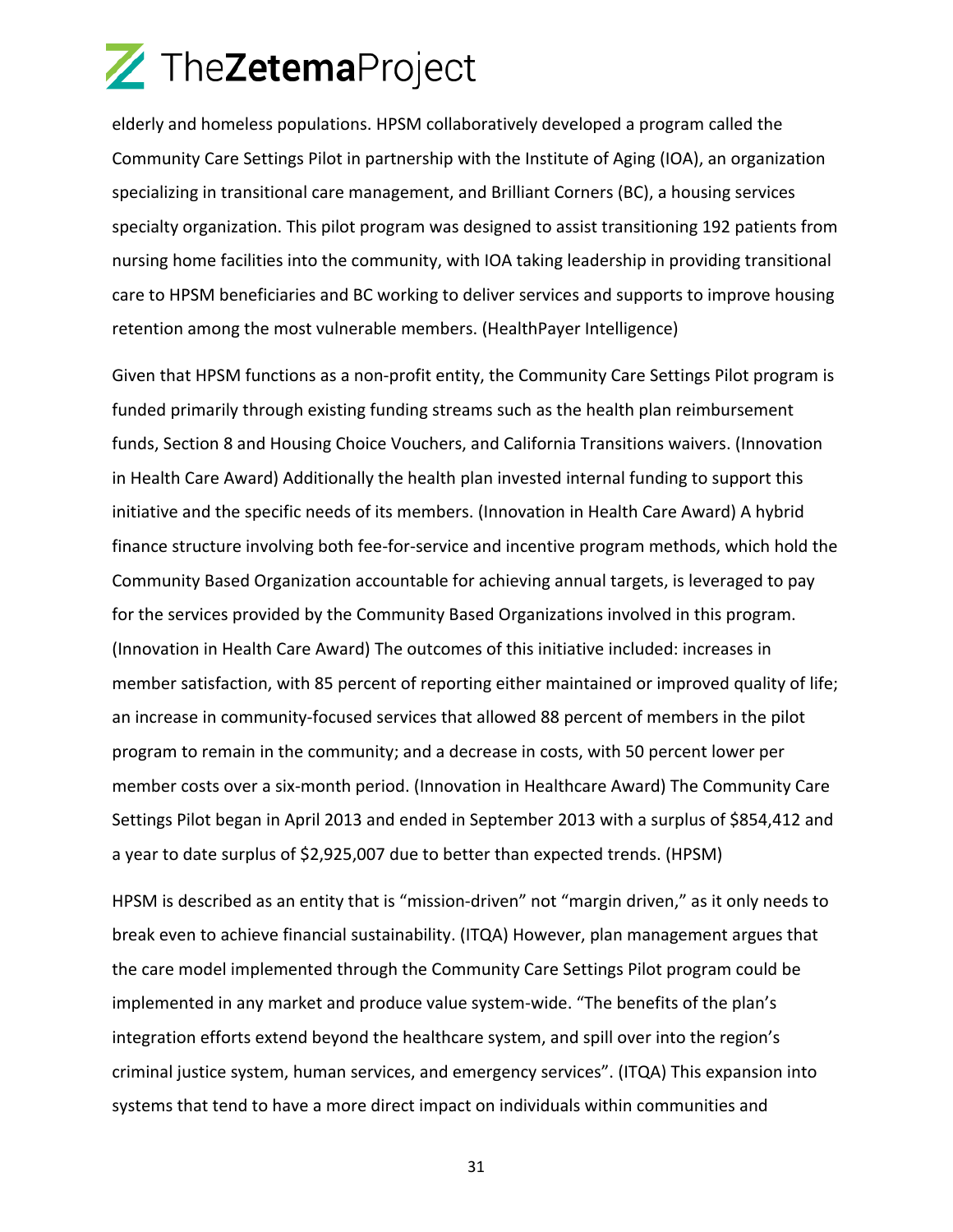influence health as social determinants adds significant value. Such an approach can attract interest from venture capital and private equity firms. (ITQA) Given the surplus reported in the programs first year, one could make a strong business case for experimenting with the model implemented in the Community Care Settings Pilot in for-profit settings to reduce costs and improve margins.

#### **The Future of Social Determinants of Health**

Several themes related to payment model, partnerships and mission, emerge from case studies of healthcare entities investing in efforts to address the social determinants of health. Early financial results are promising. Investment in social determinants of health requires healthcare entities to assume risks and make financial bets based on quantitative and qualitative data that links unmet social needs to preventable, low-value healthcare expenditures. Studies should be conducted on the pilot programs and initiatives mentioned above to continue building upon this evidence base and to answer important questions that remain related to short term versus long-term return on investment; the real impact for patients versus the impact on the reputation of the healthcare entity; the appropriate role of healthcare versus the appropriate role of other sectors in addressing unmet social needs; and the impact of payment models such as fee-for-service, capitated payment and value-based incentives on healthcare's interest in engaging in these types of initiatives. The sector should continue to review the outcomes of innovative work around social determinants to inform future decisions about increased investment in addressing unmet needs.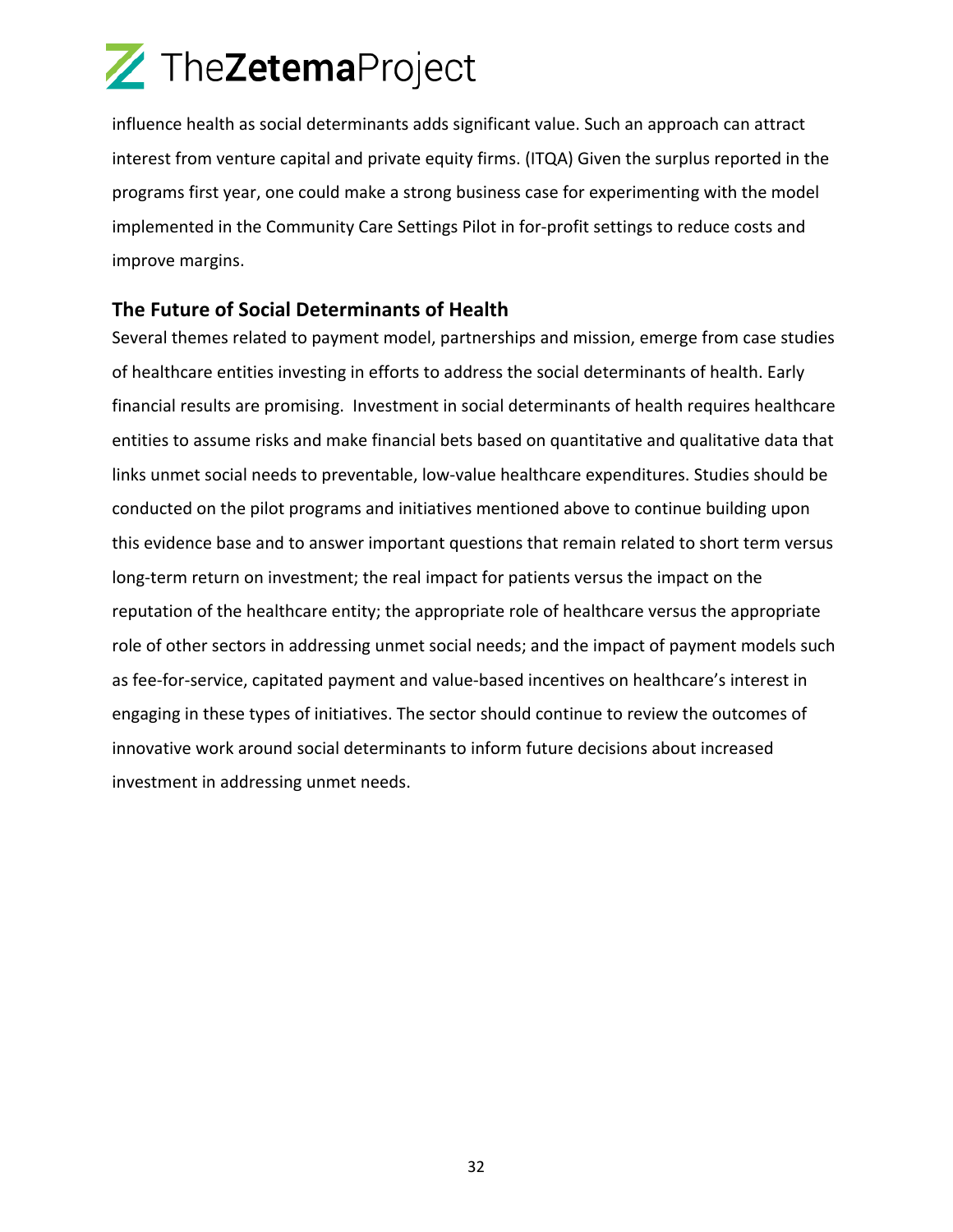#### **Discussion Questions**

- How involved should the healthcare system be in addressing social determinants of health? Are other sectors better positioned to engage in this work?
- How do for-profit entities effectively weigh long-term and short-term return on investment in social determinants of health? How might this be effectively explained to shareholders of for-profit healthcare entities?
- How do value-based payment models affect the likelihood that healthcare entities will invest in social determinants of health?
- Do for-profit and non-profit healthcare entities take different approaches to addressing social determinants of health? Is one type of entity better positioned to effectively address these issues?
- What are the key elements of return on investment in SDH for for-profit healthcare entities? (cost savings, reputation, patient satisfaction, patient retention, provider satisfaction, provider retention?)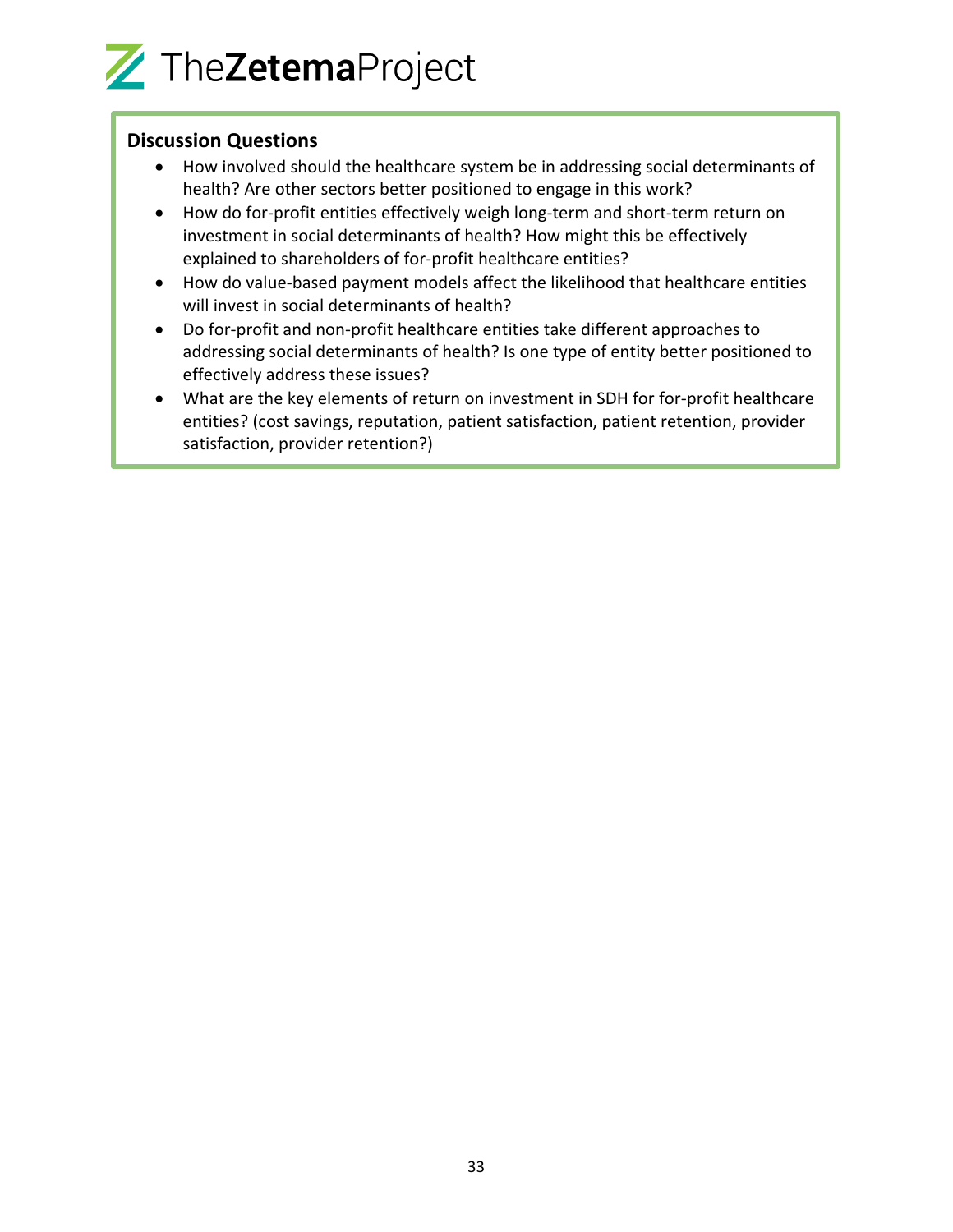

#### **References**

- County Health Rankings and Roadmaps RWJF: http://www.countyhealthrankings.org/explore-health-rankings/what-and-why-we-rank
- Washington Post:

https://www.washingtonpost.com/news/wonk/wp/2012/09/19/humana-wants-tochange-what-you-buy-at-the-grocery-store/?utm\_term=.b6428ff5ab45

- UnitedHealth Group: https://www.unitedhealthgroup.com/newsroom/2018/0124michiganaffordablehousing .html
- Forbes United Health: https://www.forbes.com/sites/brucejapsen/2018/08/14/tokeep-you-healthy-health-insurers-may-soon-pay-your-rent/#2bde5bba67ce
- UHC report:

https://www.uhc.com/content/dam/uhcdotcom/en/ValueBasedCare/PDFs/Value-Based\_Care\_Report\_SP\_Web.4.11.18.pdf

- Texas Tribune: https://www.texastribune.org/2015/09/21/save-health-costs-onecompany-tries-spending-housi/
- Benzinga: https://www.benzinga.com/general/health-care/17/06/9660367/the-linkbetween-home-and-health-why-unitedhealth-is-investing-mil
- Marketplace: https://www.marketplace.org/2014/02/13/health-care/why-healthinsurance-company-entered-housing-market
- Healthcare IT News: https://www.healthcareitnews.com/news/social-determinantshealth-and-17-trillion-opportunity-slash-spending
- Forbes Humana: https://www.forbes.com/sites/brucejapsen/2017/03/31/humanaslowly-reducing-unhealthy-days-in-population-health-effort/#18fb6faa7fbe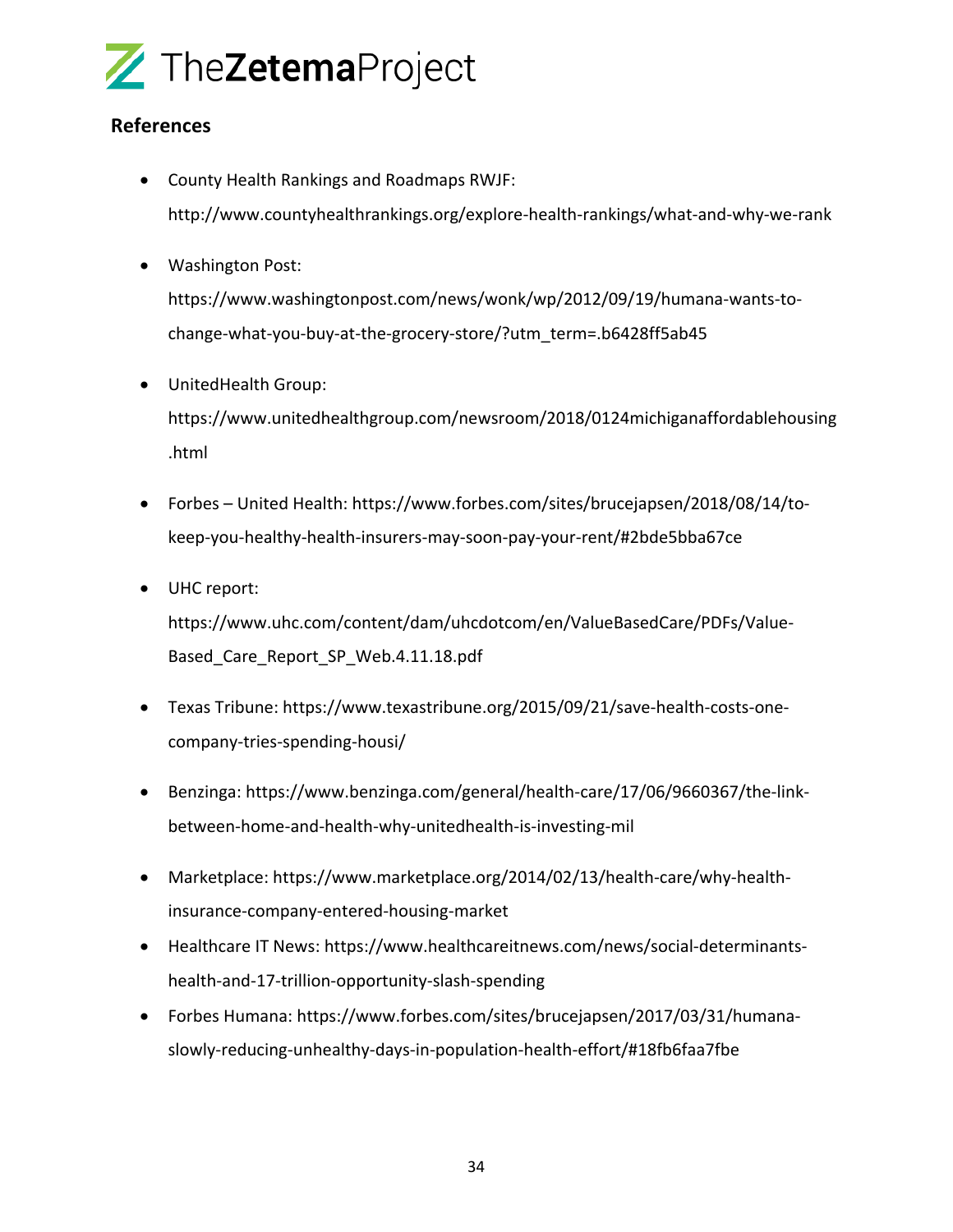

- Humana Company Backgrounder: https://www.humana.com/about/news/presskit/corporate-press-kit
- Agency for Healthcare Research and Quality, Medical Expenditure Panel Survey (Rockville, Md.: U.S. Department of Health and Human Services, 2011).
- Commonwealth Fund, Addressing Patients' Social Needs: https://www.commonwealthfund.org/sites/default/files/documents/ media files p ublications\_fund\_report\_2014\_may\_1749\_bachrach\_addressing\_patients\_social\_needs \_v2.pdf
- CareMore:

https://www.commonwealthfund.org/publications/podcast/2018/aug/addressingepidemic-loneliness

- NEJM Catalyst: https://catalyst.nejm.org/growing-imperative-address-senior-loneliness/
- STAT News: https://www.statnews.com/2017/05/08/loneliness-seniors-anthemcaremore/
- Humana CEO Interview: http://populationhealth.humana.com/media/
- Population Health Management A Bold Goal: https://www.liebertpub.com/doi/abs/10.1089/pop.2017.0142?url\_ver=Z39.88- 2003&rfr\_id=ori%3Arid%3Acrossref.org&rfr\_dat=cr\_pub%3Dpubmed
- Health Insurers Promote Member Wellness: https://www.medialogic.com/blog/healthcare-marketing/health-insurers-promotemember-wellness-weight-watchers-grocery-store-discounts/
- UnitedHealth Group: https://www.unitedhealthgroup.com/newsroom/2018/0124michiganaffordablehousing .html
- HealthPayer Intelligence: https://healthpayerintelligence.com/news/payer-housingprograms-address-social-determinants-of-health